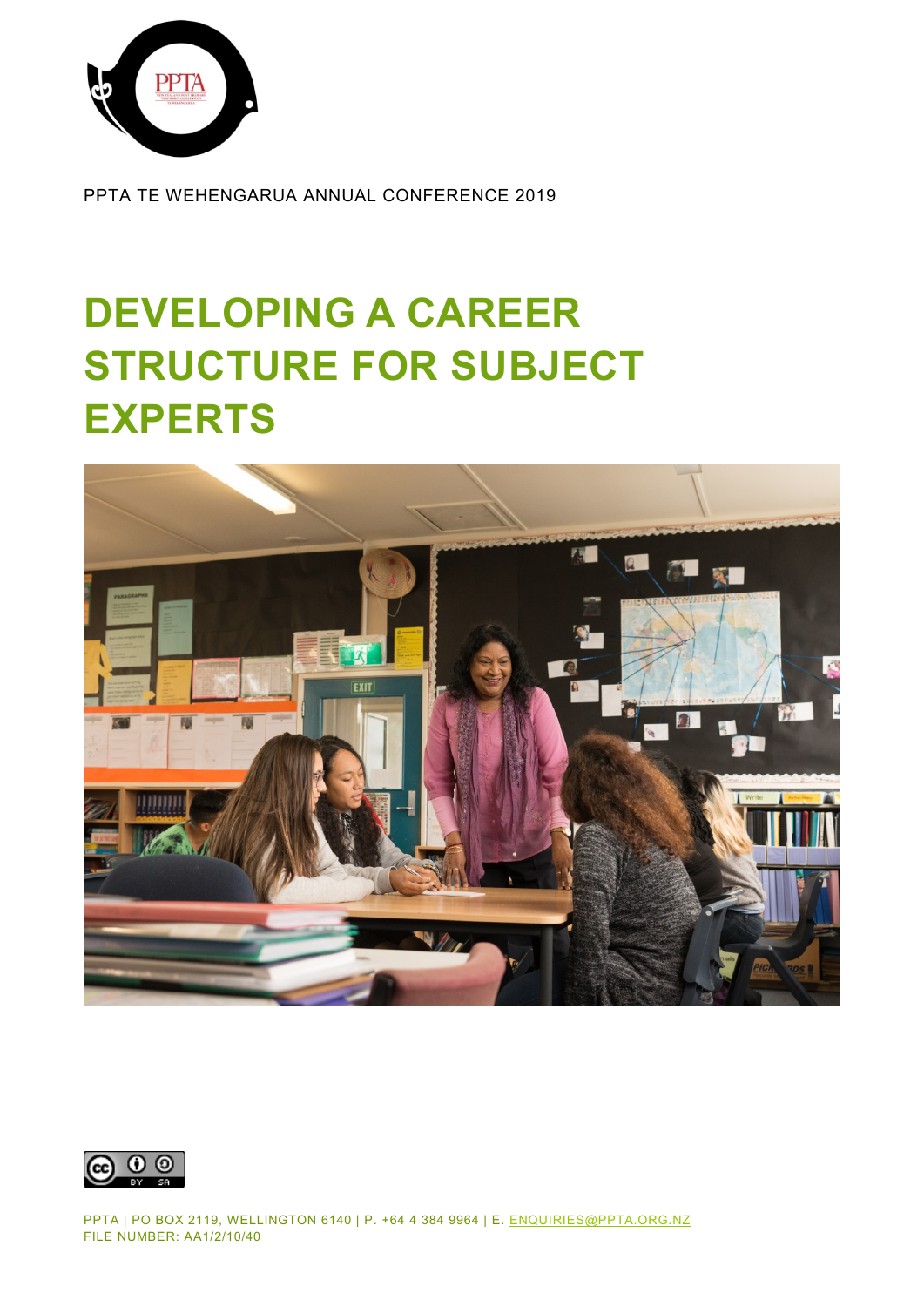Excellent teachers have a significant impact on the students that they teach – leading to better knowledge and understanding, and increased motivation. This paper proposes a career structure that would allow expert teachers to remain in the classroom. It argues that the expert teacher role is different from specialist classroom teachers (SCT), within school teachers (WST) and across community teachers (ACT) in that it priorities the teaching aspect of the role, and that its inception will contribute to raising the status of teaching.

## <span id="page-1-0"></span>**RECOMMENDATIONS**

- 1. That the report be received.
- 2. That PPTA explores expert teacher models through the tripartite Accord and related workstreams.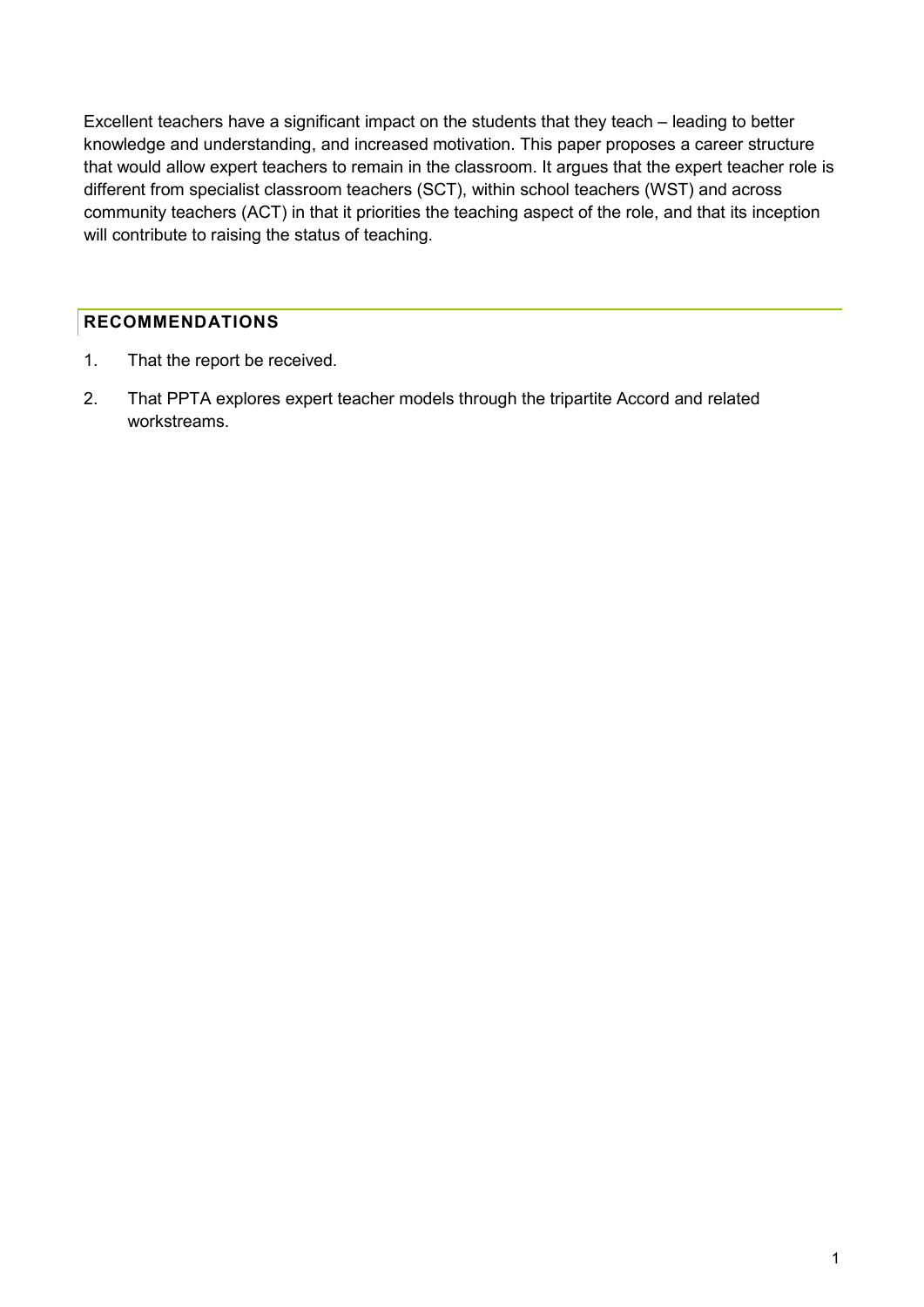# **CONTENTS**

| 1.             | Introduction 33                                                                               |  |
|----------------|-----------------------------------------------------------------------------------------------|--|
| 2.             |                                                                                               |  |
| 3 <sub>1</sub> |                                                                                               |  |
| 4.             |                                                                                               |  |
| 5.             | Aren't there already initiatives to allow teachers to be promoted yet stay in the classroom?7 |  |
| 6.             |                                                                                               |  |
| 7.             |                                                                                               |  |
| 8 <sub>1</sub> |                                                                                               |  |
| 9.             |                                                                                               |  |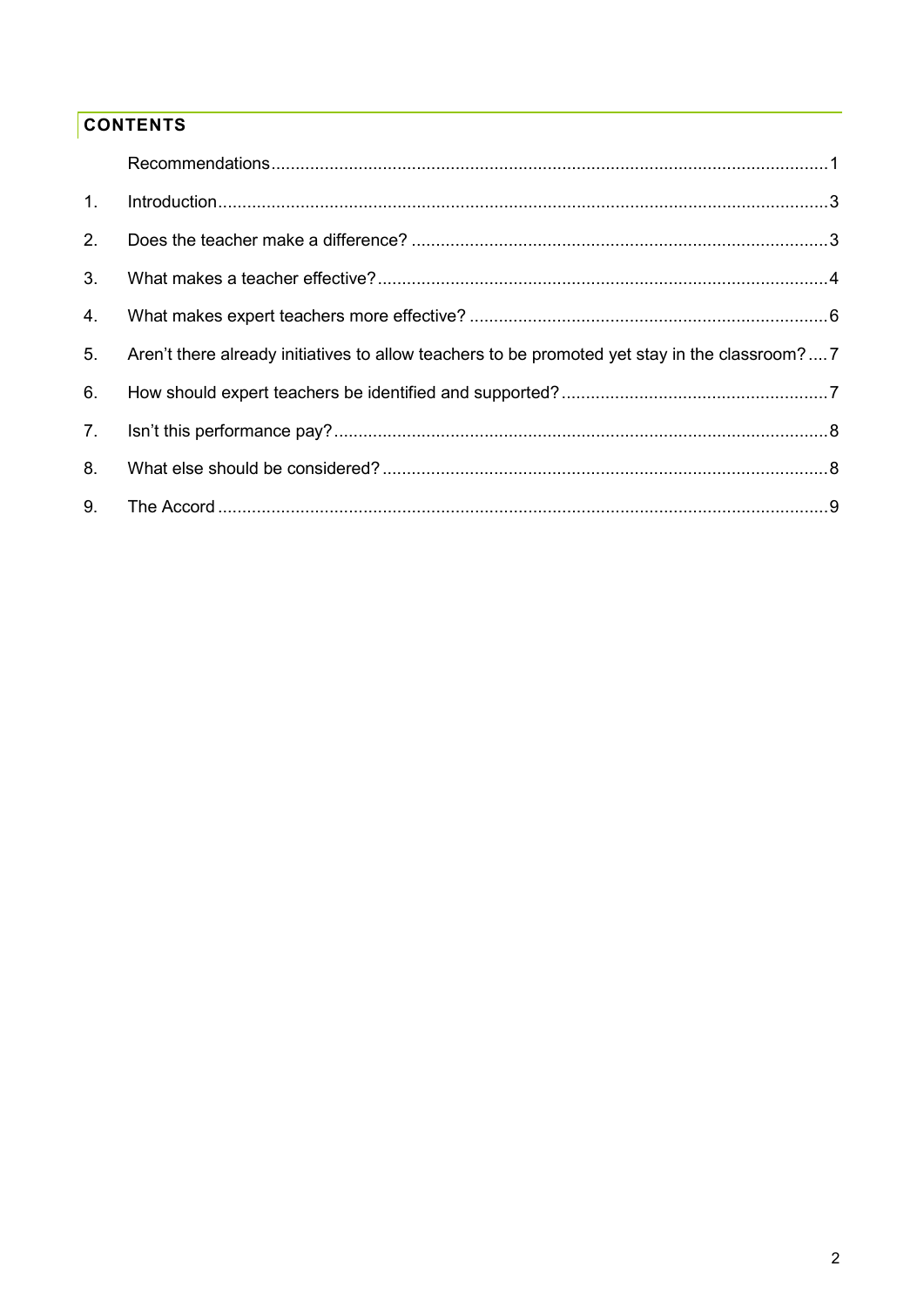## <span id="page-3-0"></span>**1. INTRODUCTION**

-

- 1.1. With fewer and fewer people deciding to become secondary teachers, our education system is heading towards a crisis. An antidote to low recruitment rates is to raise the status of the teaching profession. The government is clearly committed to doing this as shown by the Prime Minister's Education Excellence Awards. However, these, and similar schemes, do not recognise the contribution of the many excellent teachers who daily kindle the fire of learning in students around the country.
- 1.2. This paper builds on the 2018 PPTA Conference paper 'Career Pathways Subject Pedagogy Specialists'. It argues that the role and contribution of the excellent teachers who foster learning in our young people, inspire and mentor their colleagues but want to remain in the classroom doing what they do best, should be recognised.

## <span id="page-3-1"></span>**2. DOES THE TEACHER MAKE A DIFFERENCE?**

2.1. Ask anyone about their schooling and they will immediately relate a story about a teacher that they did not like or one who changed their life for the better. Teachers have a significant impact on student learning. Hattie<sup>[1](#page-3-2)</sup> estimates that individual teachers account for 30% of the variance in student achievement.

**Percentage of Achievement Variance** 



2.2. As teaching is the single most powerful in-school influence on student achievement the ministry should be actively promoting and supporting excellent teaching. The following table demonstrates how significant the teacher's influence is.

<span id="page-3-2"></span> $1$  Hattie, J.A.C. (2003, October). Teachers make a difference: What is the research evidence? Paper presented at the Building Teacher Quality: What does the research tell us ACER Research Conference, Melbourne, Australia. Retrieved from http://research.acer.edu.au/research\_conference\_2003/4/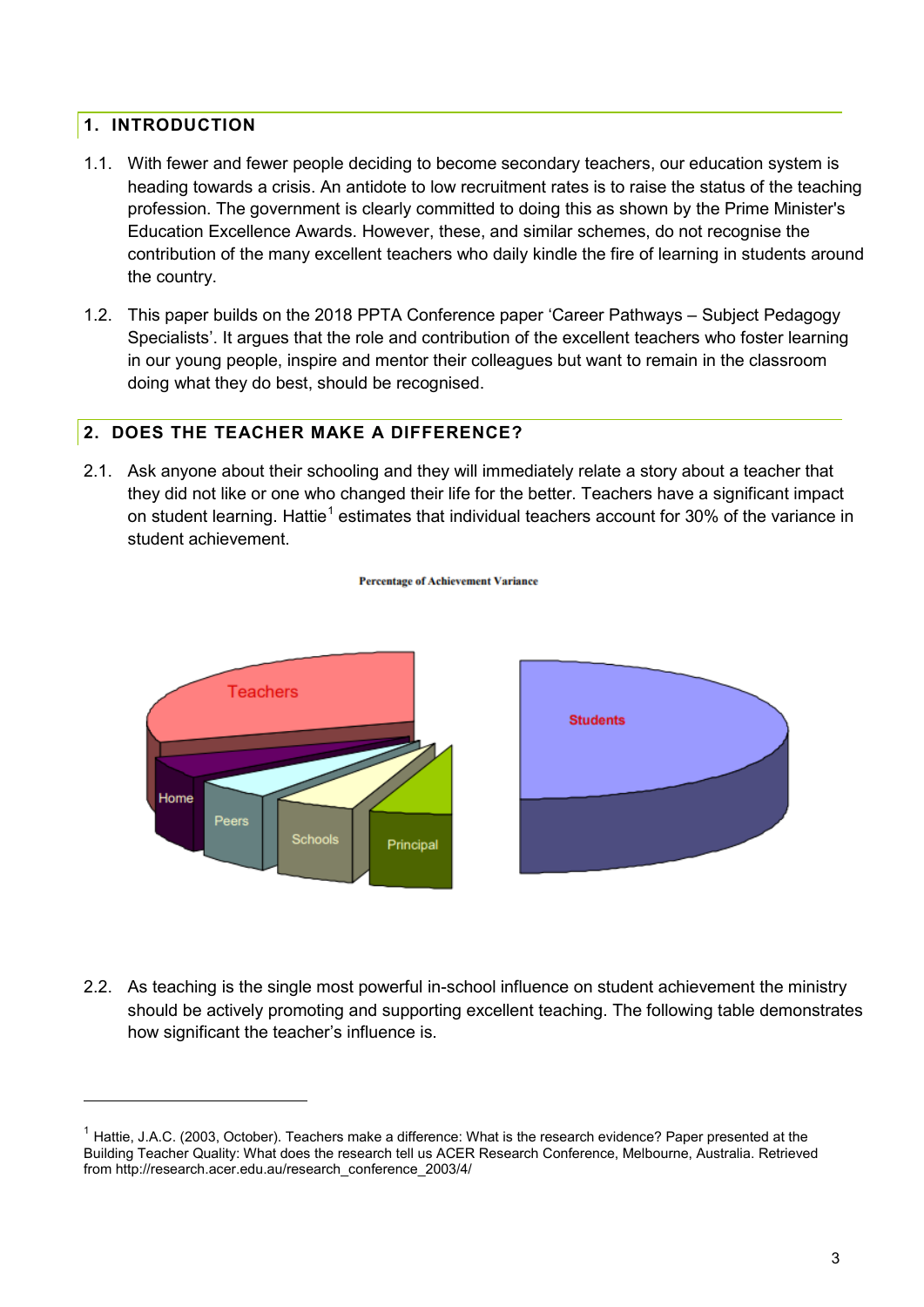### **Influences on student learning[2](#page-4-1)**

| <b>Influence</b>                       | <b>Effect Size</b> | Source of Influence |
|----------------------------------------|--------------------|---------------------|
| Feedback                               | 1.13               | <b>Teacher</b>      |
| Students' prior cognitive ability      | 1.04               | <b>Student</b>      |
| <b>Instructional quality</b>           | 1.00               | <b>Teacher</b>      |
| Direct instruction                     | .82                | <b>Teacher</b>      |
| Remediation/feedback                   | .65                | <b>Teacher</b>      |
| Students' disposition to learn         | .61                | <b>Student</b>      |
| <b>Class environment</b>               | .56                | <b>Teacher</b>      |
| <b>Challenge of Goals</b>              | .52                | <b>Teacher</b>      |
| Peer tutoring                          | .50                | <b>Teacher</b>      |
| Mastery learning                       | .50 <sub>0</sub>   | <b>Teacher</b>      |
| Parent involvement                     | .46                | Home                |
| <b>Homework</b>                        | .43                | <b>Teacher</b>      |
| <b>Teacher Style</b>                   | .42                | <b>Teacher</b>      |
| Questioning                            | .41                | Teacher             |
| Peer effects                           | .38                | <b>Peers</b>        |
| Advance organisers                     | .37                | <b>Teacher</b>      |
| Simulation & games                     | .34                | <b>Teacher</b>      |
| Computer-assisted instruction          | .31                | <b>Teacher</b>      |
| Testing                                | .30                | <b>Teacher</b>      |
| <b>Instructional</b> media             | .30 <sub>0</sub>   | <b>Teacher</b>      |
| Aims & policy of the school            | .24                | School              |
| Affective attributes of students       | .24                | <b>Student</b>      |
| Physical attributes of students        | .21                | <b>Student</b>      |
| Programmed instruction                 | .18                | <b>Teacher</b>      |
| Ability grouping                       | .18                | <b>School</b>       |
| Audio-visual aids                      | .16                | <b>Teacher</b>      |
| Individualisation                      | .14                | <b>Teacher</b>      |
| Finances/money                         | .12                | <b>School</b>       |
| <b>Behavioural objectives</b>          | $.12\,$            | <b>Teacher</b>      |
| Team teaching                          | .06                | <b>Teacher</b>      |
| Physical attributes (e.g., class size) | $-.05$             | <b>School</b>       |
| <b>Television</b>                      | $-.12$             | <b>Home</b>         |
| Retention                              | $-15$              | <b>School</b>       |

## <span id="page-4-0"></span>**3. WHAT MAKES A TEACHER EFFECTIVE?**

3.1. Expert teachers have a thorough knowledge of their subject content and skills. Through this, they inspire in their students a love of learning. They understand how students best learn concepts, content and skills, and communicate their subject knowledge effectively. They use a specialised set of technical skills and abilities to convey instructional content and facilitate learning so students can develop bodies of knowledge and advance their systems of thinking. They use subject pedagogical expertise in the teaching and learning processes, as well as the dynamic between student needs and content demands<sup>[3](#page-4-2)</sup>.

<span id="page-4-1"></span> $2<sup>2</sup>$  Hattie, J.A.C. (2003)

<span id="page-4-2"></span> $^3$  Western Australian Government – the Department of Education and Training – School Teacher Roles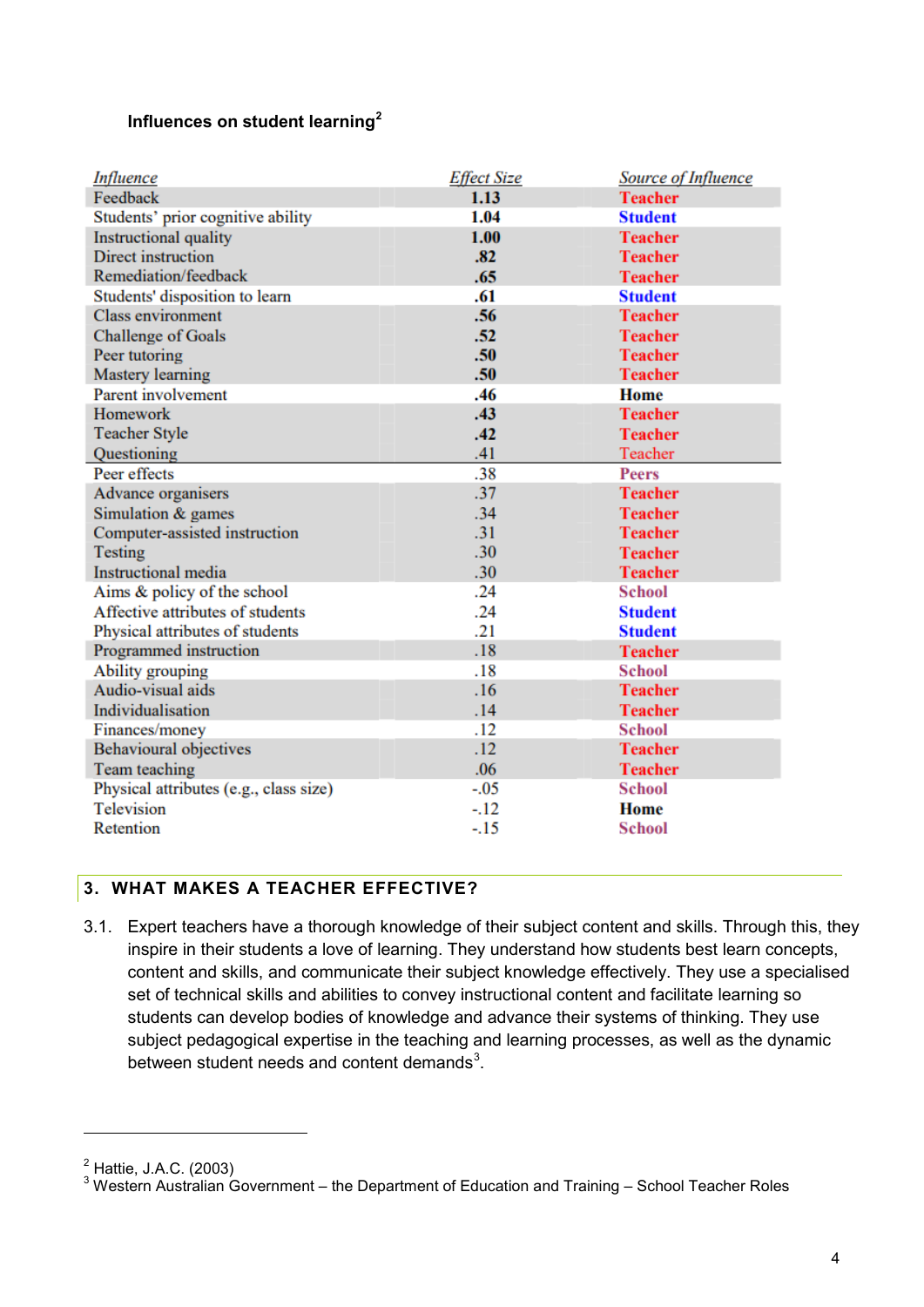- 3.2. Hattie<sup>[4](#page-5-0)</sup> maintains expert teachers can be identified by the degree to which they:
	- identify essential representations of their subject,
	- guide learning through classroom interactions,
	- monitor learning and provide feedback,
	- attend to affective attributes, and
	- influence student outcomes
- 3.3. Hattie compared the impact of expert and experienced teachers on student learning, including analysing student work from 65 teachers who had attempted the US National Board for Professional Teaching Standards (NBCT) for excellence. Teachers who attained the excellence standard were considered 'expert', and those who did not, 'experienced'.



**Differences in Means between Experts and Experienced Teachers** 

- 3.4. In short, students taught by expert teachers exhibited an understanding of the concepts targeted in instruction that was more integrated, more coherent, and at a higher level of abstraction.
- 3.5. In the same study there was a reversal in rates of surface vs deep learning between the students taught by the two groups of teachers.

<span id="page-5-0"></span> $4$  Hattie, J.A.C. (2003)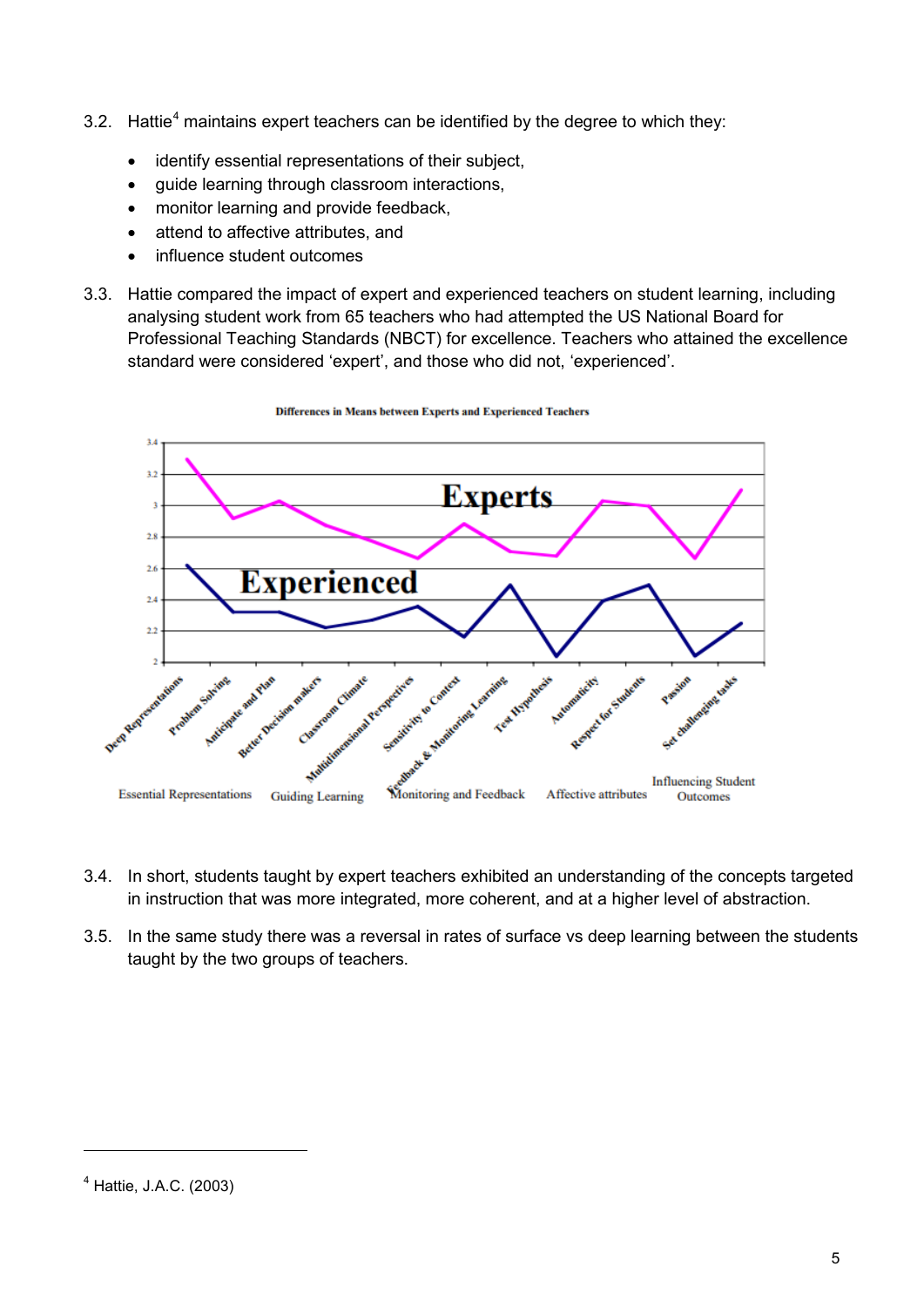#### Percentage of Student Work classified as Surface or Deep



*Surface learning – knowing the content Deep learning – showing understanding, able to relate to and extend ideas*

- 3.6. In summary Hattie<sup>[5](#page-6-1)</sup> concludes, "Expert teachers do differ from experienced teachers particularly on the way they represent their classrooms, the degree of challenges that they present to students, and most critically, in the depth of processing that their students attain."
- 3.7. There are clear benefits to students if expert teachers are retained in the classroom.

# <span id="page-6-0"></span>**4. WHAT MAKES EXPERT TEACHERS MORE EFFECTIVE?**

- 4.1. The Western Australian Department of Education<sup>[6](#page-6-2)</sup> states that excellent teachers possess a command of their subject areas, especially the major themes and concepts. They use creative investigation and inquiry, whereby discoveries are made and new knowledge is formed. They anticipate and respond to common misconceptions within content areas, address challenging aspects of learning acquisition, and accommodate prior knowledge, experience, and skills that students at different developmental levels typically bring to the classroom.
- 4.2. Hattie found that while expert teachers had deep representations about teaching and learning they did not differ from experienced teachers in the amount of knowledge they have about curriculum matters or teaching strategies. Where they did differ was in how they organised and used this knowledge. Experts possessed knowledge that was more integrated - they combined new subject knowledge with prior knowledge and related the current lesson to other subjects in the curriculum. They also made lessons their own by changing, combining, and adding to them according to their students' needs and their own goals. Interestingly, he found that experts took more time than experienced teachers to build representations.

<span id="page-6-1"></span><sup>5</sup> Hattie, J.A.C. (2003)

<span id="page-6-2"></span><sup>6</sup> Western Australian Government – the Department of Education and Training – School Teacher Roles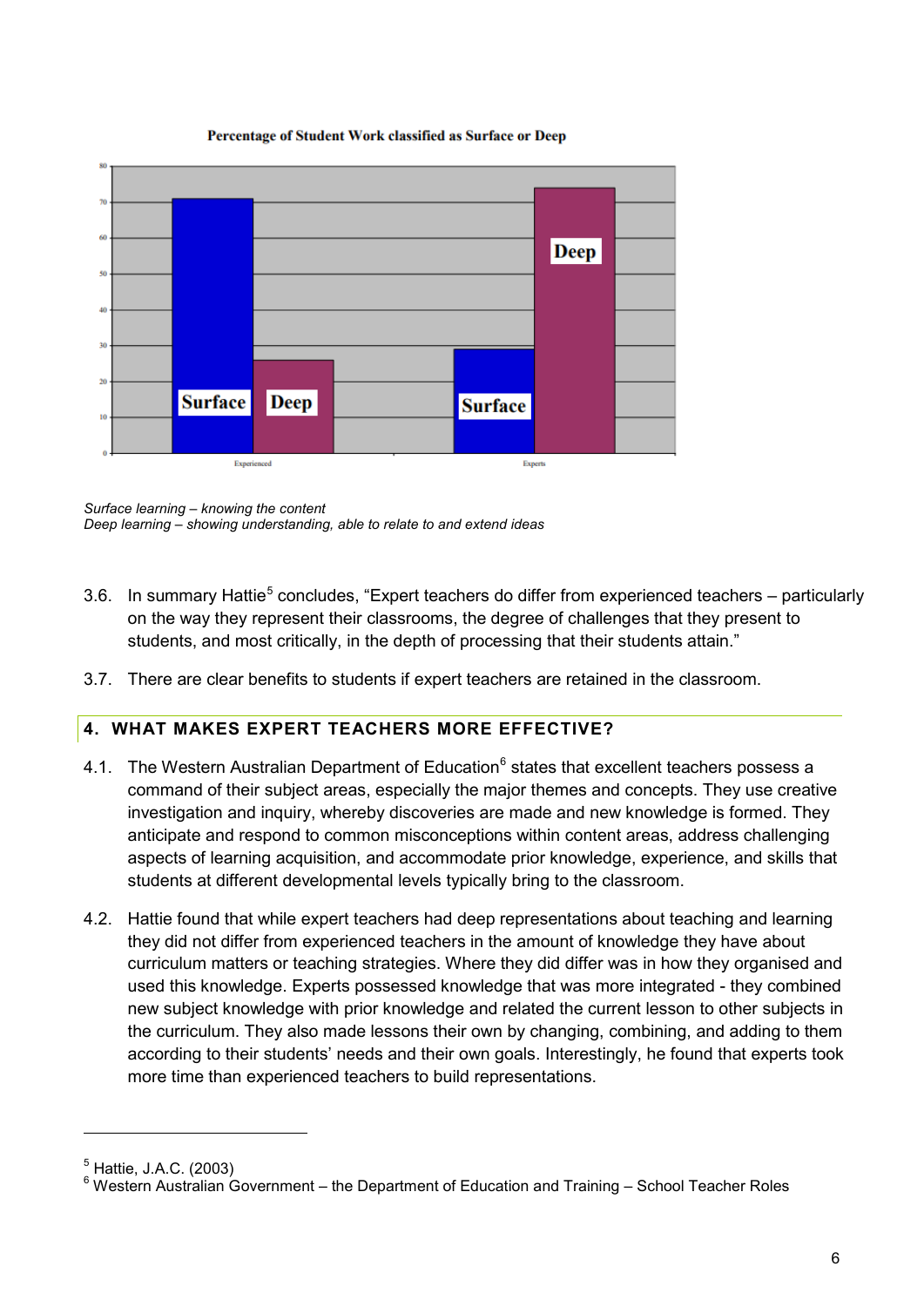## <span id="page-7-0"></span>**5. AREN'T THERE ALREADY INITIATIVES TO ALLOW TEACHERS TO BE PROMOTED YET STAY IN THE CLASSROOM?**

- 5.1. Teachers usually reach the top of the basic scale after eight years. Until recently the only way for further promotion was to take on middle or senior management roles which meant time was divided between teaching, and administering and managing a department - roles which require different skills to teaching, and result in less time being spent in the classroom.
- 5.2. Alternative career paths designed to retain teachers in the classroom were introduced in 2006 with the SCT and in 2014 the WST and ACT roles. The SCT role focused on providing professional development and mentoring teachers, and the WST and ACT roles focused on mentoring and leadership within the school and across the community of schools, respectively.
- 5.3. None of these additional roles focus on being expert teachers in their own classroom, and feedback from members is that there is a need for a role that celebrates subject experts and encourages teachers to remain in the classroom to share their knowledge and expertise with students.
- 5.4. Surprisingly, countries like Finland do not single out and support expert teachers. This, of course, may be because teaching there already has high status.
- 5.5. However, many countries with education systems similar to NZ recognise and reward excellent teachers - Australia (Highly Accomplished Teacher), UK (Advanced Skills Teacher), Singapore (Master Teacher) and US (Accomplished Teacher). In most of these jurisdictions a teacher is required to demonstrate that they meet an 'expert teacher' standard.

## <span id="page-7-1"></span>**6. HOW SHOULD EXPERT TEACHERS BE IDENTIFIED AND SUPPORTED?**

- 6.1. The process could be similar to that used to identify an advanced classroom expertise teacher (ACET) in primary schools. This would require the sector to establish a standard for excellence in teaching. Teachers would then compile and submit a portfolio presenting key aspects of their classroom and professional practice to demonstrate that they meet the standard. This evidence would be assessed by a panel of independent experts.
- 6.2. There needs to be a sufficient financial incentive to encourage teachers to apply to be expert teachers. The primary teachers' experience with ACET is that there is a significant amount of work required to demonstrate that they meet the standard. While standards and a portfolio approach do not impose further study on teachers, it is still a substantial burden. An ACET receives an ongoing allowance of \$5000 per annum.
- 6.3. The financial impact of this initiative will take a number of years to reach full cost. First standards for an expert teacher need to be developed, and a process for application. Only then would the first teachers begin collating their evidence. If the number of teachers was limited to 800, (as is the case with ACET), and expert teachers were paid the equivalent of a management unit (\$5,000) then the additional salary cost would be \$4 million per annum once it was fully up and running. There would be additional costs if, for example, these teachers received an additional non-contact period per week to mentor teachers within the school, prepare resources or observe other staff.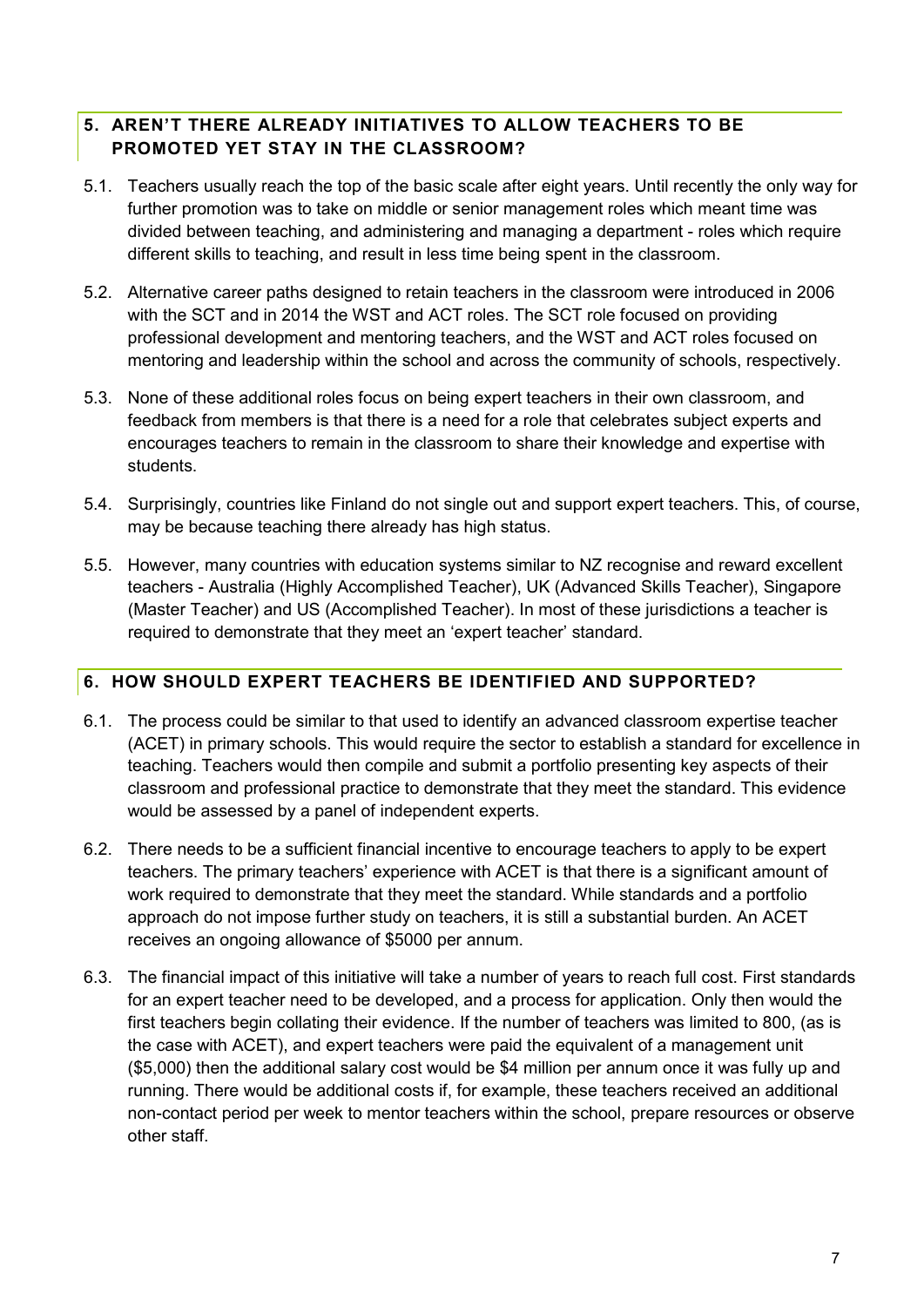## <span id="page-8-0"></span>**7. ISN'T THIS PERFORMANCE PAY?**

- 7.1. A valid concern about developing career structures like the subject expert teacher is that this could be perceived as performance pay. What starts out as a strong desire to provide greater recognition to teachers who can show evidence of attaining high standards of professional performance can, with only a small logical step, require this to be backed up by student results; the outcome - performance pay.
- 7.2. PPTA has strongly held views on performance pay. The big battle took place in 1989 when the State Services Commission attempted to give authority for setting teacher pay and conditions to school boards, thus giving them the ability to introduce performance pay. Fortunately union opposition forced a government back-down on bulk funding but the threat has not gone away and we have repelled a number of attempts since. In fact one of PPTA's prime motivations to be involved in the design of IES was to ensure that it did not become a vehicle for performance pay.
- 7.3. There are many reasons why PPTA has taken a firm stance on performance pay. A 2012 OECD report<sup>[7](#page-8-2)</sup> found no relationship between average student performance in a country and the use of performance-based pay schemes. In addition, research shows that 'out of school' factors are a stronger predictor of achievement than having even the best teachers. Student achievement and a teacher's effectiveness can be undermined by so many different factors that students bring with them to the school gate - level of early childhood education, their health status, their home life, and the level of parental learning support they receive. One teacher may in fact be putting in more effort and accomplishing more educationally, while another receives more money based on student outcomes.
- 7.4. In studies where performance pay has been shown to increase student achievement it is often difficult to tell whether the association is between teacher incentives and student performance, or due to better schools adopting teacher incentives. $^8$  $^8$
- 7.5. The problem with any model where extra is given to some teachers and not others based on some notional set of criteria is that it's discriminatory and could have negative implications, such as breaking down collaborative and collegial relationships and replacing them with competitive ones.

## <span id="page-8-1"></span>**8. WHAT ELSE SHOULD BE CONSIDERED?**

- 8.1. The current freeze on new Kahui Ako means that there will be a cap on further WST or ACT roles being established, so while there will still be churn in the IES existing roles, classroom-based promotion has been limited. Teachers who are in schools that do not belong to a Kahui Ako are shut out of this opportunity for promotion; this could be an argument for supporting alternative classroom–based opportunities.
- 8.2. However, members have to be aware that the cost of new positions will almost always come from within the bargaining constraints. Simply put, \$4 million spent on expert teachers will mean \$4 million less elsewhere. There are always worthy causes competing for scarce funds: teachers

<span id="page-8-2"></span> $\frac{7}{6}$  OECD (2012) Does performance-based pay improve teaching?<br> $\frac{8}{6}$  Journal of Public Economics (2007)

<span id="page-8-3"></span>